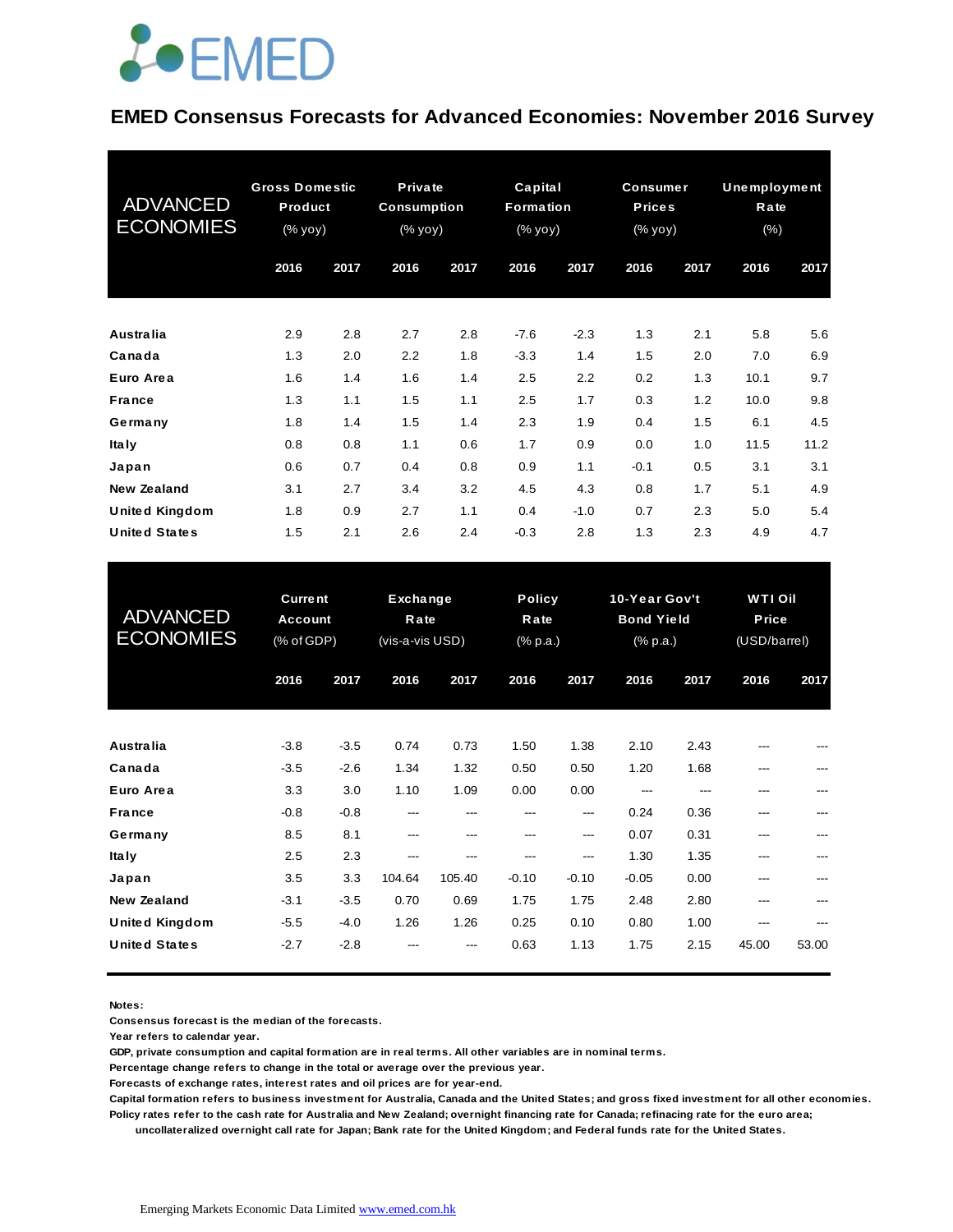

#### **EMED Consensus Forecasts for Emerging Markets: November 2016 Survey**

|                       |                | <b>Gross Domestic</b> |             | <b>Private</b> | <b>Fixed</b>                                                       |      | Consumer      |      | <b>Unemployment</b>    |                        |
|-----------------------|----------------|-----------------------|-------------|----------------|--------------------------------------------------------------------|------|---------------|------|------------------------|------------------------|
| <b>EMERGING</b>       | <b>Product</b> |                       | Consumption |                | Investment                                                         |      | <b>Prices</b> |      | Rate                   |                        |
| <b>MARKETS</b>        | (% yoy)        |                       | (% yoy)     |                | $(% \mathsf{Y}^{\prime }\mathsf{Y}^{\prime }\mathsf{Y}^{\prime })$ |      | (% yoy)       |      | $(\% )$                |                        |
|                       | 2016           | 2017                  | 2016        | 2017           | 2016                                                               | 2017 | 2016          | 2017 | 2016                   | 2017                   |
|                       |                |                       |             |                |                                                                    |      |               |      |                        |                        |
|                       |                |                       |             |                |                                                                    |      |               |      |                        |                        |
| Argentina             | $-1.0$         | 3.0                   | $-0.1$      | 3.3            | $-2.2$                                                             | 5.5  | 40.3          | 22.5 | 8.8                    | 9.0                    |
| <b>Brazil</b>         | $-3.2$         | 0.8                   | $-4.3$      | $-0.3$         | $-8.9$                                                             | 2.9  | 8.8           | 5.5  | 11.1                   | 12.1                   |
| Chile                 | 1.7            | 2.0                   | 2.0         | 1.9            | 1.5                                                                | 1.6  | 3.9           | 3.3  | 6.7                    | 7.1                    |
| China                 | 6.6            | 6.3                   | 8.1         | 8.0            | 6.3                                                                | 5.6  | 2.0           | 2.0  | 4.1                    | 4.1                    |
| Colombia              | 2.2            | 2.7                   | 2.4         | 2.6            | 0.7                                                                | 1.3  | 7.6           | 4.0  | 9.3                    | 9.7                    |
| <b>Czech Republic</b> | 2.5            | 2.5                   | 3.0         | 2.8            | $-1.1$                                                             | 2.3  | 0.6           | 1.8  | 4.1                    | 4.1                    |
| <b>Hong Kong</b>      | 1.4            | 1.9                   | 1.5         | 1.9            | $-0.6$                                                             | 0.5  | 2.5           | 2.3  | 3.5                    | 3.6                    |
| Hungary               | 2.1            | 2.6                   | 4.4         | 3.7            | $-5.9$                                                             | 3.6  | 0.5           | 2.0  | 5.3                    | 5.4                    |
| India                 | 7.5            | 7.6                   | 7.5         | 8.4            | 3.9                                                                | 6.4  | 5.3           | 5.2  | $\qquad \qquad \cdots$ | $\qquad \qquad \cdots$ |
| Indonesia             | 5.0            | 5.3                   | 5.0         | 5.2            | 5.6                                                                | 6.4  | 3.7           | 4.4  | 5.9                    | 5.8                    |
| Malaysia              | 4.2            | 4.5                   | 5.4         | 4.9            | 2.8                                                                | 3.0  | 2.1           | 2.7  | 3.4                    | 3.4                    |
| <b>Mexico</b>         | 2.0            | 2.5                   | 2.7         | 2.4            | 0.9                                                                | 3.1  | 2.8           | 3.3  | 4.2                    | 4.0                    |
| <b>Philippines</b>    | 6.4            | 6.2                   | 6.3         | 6.0            | 9.0                                                                | 8.9  | 1.7           | 2.9  | 6.5                    | 6.2                    |
| Poland                | 3.1            | 3.2                   | 3.5         | 3.7            | $-1.3$                                                             | 5.7  | $-0.5$        | 1.5  | 8.7                    | 6.9                    |
| Russia                | $-0.8$         | 1.1                   | $-1.3$      | 1.4            | $-2.0$                                                             | 2.0  | 7.2           | 5.4  | 5.8                    | 5.6                    |
| <b>Singapore</b>      | 1.7            | 2.0                   | 3.0         | 2.0            | 1.0                                                                | 0.6  | $-0.5$        | 1.0  | 2.2                    | 2.5                    |
| South Korea           | 2.7            | 2.7                   | 2.3         | 2.3            | 3.7                                                                | 3.3  | 1.0           | 1.7  | 3.6                    | 3.5                    |
| <b>Taiwan</b>         | 1.1            | 1.8                   | 1.8         | 1.8            | 1.0                                                                | 1.6  | 1.2           | 1.3  | 4.0                    | 4.0                    |
| <b>Thailand</b>       | 3.2            | 3.3                   | 2.6         | 2.5            | 3.5                                                                | 4.0  | 0.4           | 1.9  | 1.0                    | 1.0                    |
| Turkey                | 3.0            | 3.4                   | 2.7         | 3.3            | 2.6                                                                | 5.3  | 8.2           | 7.3  | 10.1                   | 10.1                   |

| <b>EMERGING</b><br><b>MARKETS</b> | <b>Money</b><br>Supply M2<br>(% yoy)<br>2016<br>2017 |                         | <b>Merchandise</b><br><b>Exports</b><br>$(%$ $\mathsf{yoy})$<br>2016<br>2017 |        | <b>Merchandise</b><br><b>Imports</b><br>$(%$ (% yoy)<br>2016<br>2017 |        | 2016   | <b>Current</b><br><b>Account</b><br>(% of GDP)<br>2017 |       | Exchange<br><b>Rate</b><br>(vis-a-vis USD)<br>2016<br>2017 |  |
|-----------------------------------|------------------------------------------------------|-------------------------|------------------------------------------------------------------------------|--------|----------------------------------------------------------------------|--------|--------|--------------------------------------------------------|-------|------------------------------------------------------------|--|
| Argentina                         | 24.5                                                 | 23.8                    | 2.1                                                                          | 4.5    | 2.6                                                                  | 4.2    | $-2.3$ | $-2.3$                                                 | 15.45 | 17.53                                                      |  |
| <b>Brazil</b>                     | 7.1                                                  | 5.5                     | 4.0                                                                          | 3.6    | $-10.0$                                                              | 6.0    | $-1.2$ | $-1.2$                                                 | 3.30  | 3.40                                                       |  |
| Chile                             | 12.9                                                 | 15.0                    | 1.0                                                                          | 1.8    | $-0.2$                                                               | 3.2    | $-2.0$ | $-2.2$                                                 | 675   | 682                                                        |  |
| China                             | 12.0                                                 | 11.0                    | $-3.1$                                                                       | 2.3    | $-4.5$                                                               | 2.9    | 2.4    | 2.0                                                    | 6.80  | 7.00                                                       |  |
| Colombia                          | 13.7                                                 | 15.1                    | 1.7                                                                          | 5.9    | $-3.7$                                                               | 1.6    | $-5.1$ | $-4.6$                                                 | 3025  | 3113                                                       |  |
| <b>Czech Republic</b>             | $\qquad \qquad -\qquad -$                            | $\qquad \qquad -\qquad$ | 6.3                                                                          | 5.2    | 5.5                                                                  | 6.0    | 1.1    | 0.5                                                    | 24.6  | 24.4                                                       |  |
| <b>Hong Kong</b>                  | 5.8                                                  | 5.0                     | $-1.0$                                                                       | 0.7    | $-0.9$                                                               | 0.6    | 2.1    | 2.3                                                    | 7.76  | 7.79                                                       |  |
| Hungary                           | 6.4                                                  | 7.1                     | 6.7                                                                          | 6.2    | 6.6                                                                  | 6.2    | 4.6    | 4.2                                                    | 284   | 284                                                        |  |
| India                             | 11.5                                                 | 13.7                    | $-4.3$                                                                       | 4.9    | $-2.8$                                                               | 3.8    | $-1.0$ | $-1.1$                                                 | 67.5  | 67.1                                                       |  |
| Indonesia                         | 10.3                                                 | 13.1                    | $-0.8$                                                                       | 2.2    | $-1.8$                                                               | 4.0    | $-2.2$ | $-2.2$                                                 | 13400 | 13150                                                      |  |
| Malaysia                          | 2.0                                                  | 3.3                     | 0.1                                                                          | 2.7    | 0.8                                                                  | 2.7    | 2.1    | 2.0                                                    | 4.15  | 4.10                                                       |  |
| <b>Mexico</b>                     | 11.4                                                 | 11.1                    | 0.9                                                                          | 3.4    | 0.9                                                                  | 2.9    | $-3.1$ | $-3.0$                                                 | 18.8  | 18.3                                                       |  |
| <b>Philippines</b>                | 10.0                                                 | 11.6                    | 3.8                                                                          | 5.0    | 6.8                                                                  | 5.3    | 2.7    | 2.5                                                    | 47.6  | 47.3                                                       |  |
| Poland                            | 9.4                                                  | 5.4                     | 8.6                                                                          | 5.7    | 9.0                                                                  | 6.7    | $-0.6$ | $-1.3$                                                 | 3.93  | 3.91                                                       |  |
| Russia                            | 8.0                                                  | 7.8                     | $-1.3$                                                                       | 2.3    | $-5.1$                                                               | 5.2    | 3.6    | 4.0                                                    | 65.0  | 64.5                                                       |  |
| Singapore                         | 2.8                                                  | 1.6                     | 0.8                                                                          | $-0.4$ | 1.1                                                                  | $-0.7$ | 19.4   | 19.2                                                   | 1.39  | 1.39                                                       |  |
| South Korea                       | 8.3                                                  | 9.2                     | 1.4                                                                          | 2.6    | 2.0                                                                  | 2.2    | 7.5    | 6.7                                                    | 1154  | 1150                                                       |  |
| Taiwan                            | 5.2                                                  | 6.0                     | $-0.6$                                                                       | 2.3    | 0.3                                                                  | 2.3    | 13.6   | 12.5                                                   | 32.4  | 32.0                                                       |  |
| <b>Thailand</b>                   | 7.0                                                  | 7.5                     | 1.0                                                                          | 1.8    | $-2.5$                                                               | 3.6    | 9.2    | 6.9                                                    | 35.4  | 36.3                                                       |  |
| Turkey                            | 11.1                                                 | 12.0                    | 1.2                                                                          | 3.0    | 1.7                                                                  | 3.8    | $-4.7$ | $-4.9$                                                 | 3.09  | 3.30                                                       |  |

**Notes:** 

**Consensus forecast is the median of the forecasts.**

**Year refers to calendar year except for India for which fiscal year (April to March) is used. GDP, private consumption and fixed investment are in real terms. All other variables are in nominal terms.**

**Percentage change refers to change in the total or average over the previous year, except for money supply growth which is based on year-end figures.**

**Forecasts of exchange rates and interest rates are for year-end.**

Emerging Markets Economic Data Limited www.emed.com.hk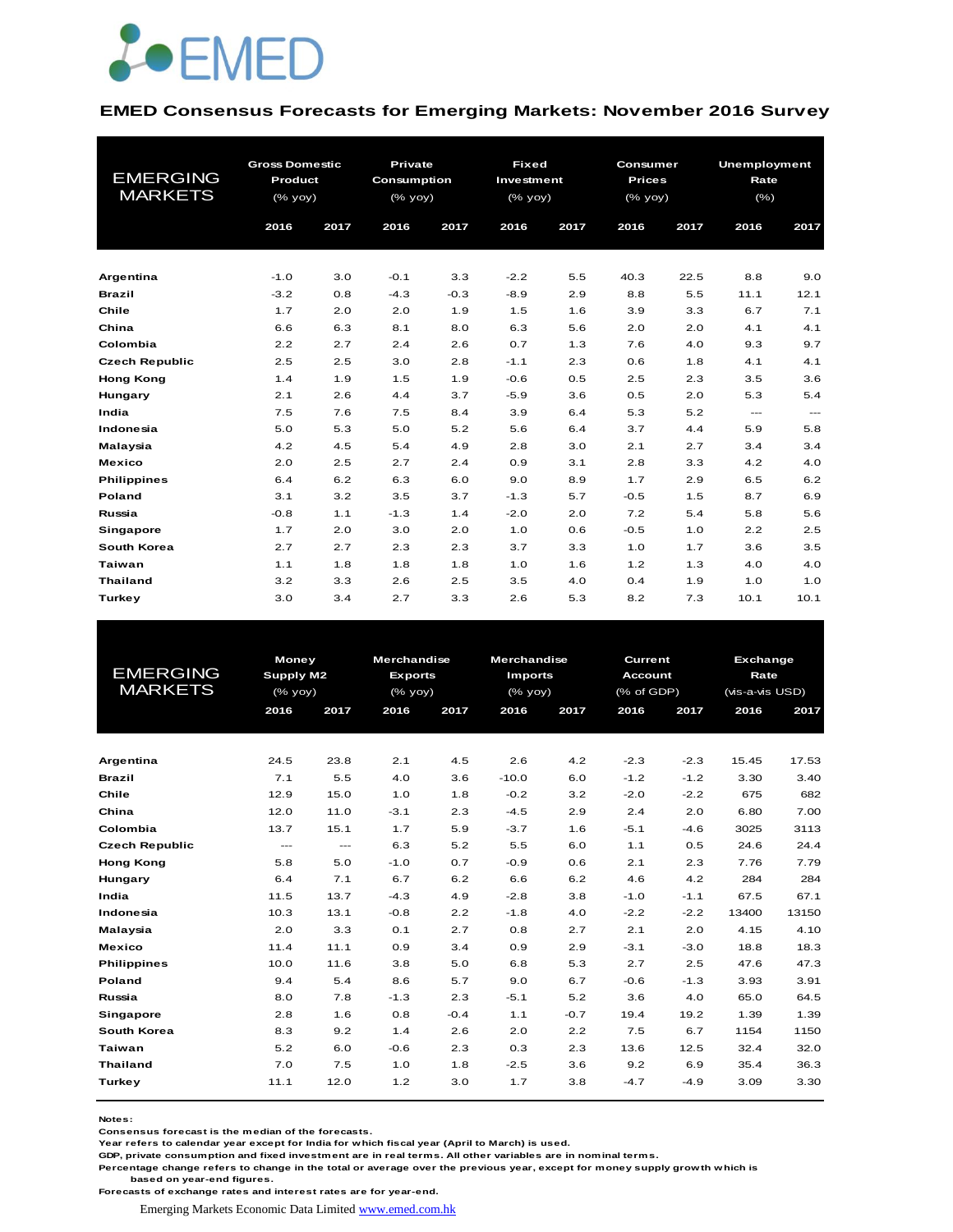### **EMED Consensus Forecasts for the United States: November 2016 Survey**

| <b>UNITED STATES</b>             | <b>Gross Domestic</b><br>Product<br>(% yoy) |      | <b>Consumer</b><br><b>Prices</b><br>(% yoy) |      | <b>UNITED STATES</b>                | <b>Gross Domestic</b><br><b>Product</b><br>$(% \mathsf{Y}^{\prime }\mathsf{Y}^{\prime }\mathsf{Y}^{\prime })$ |         | <b>Consumer</b><br><b>Prices</b><br>(% yoy) |      |
|----------------------------------|---------------------------------------------|------|---------------------------------------------|------|-------------------------------------|---------------------------------------------------------------------------------------------------------------|---------|---------------------------------------------|------|
|                                  | 2016                                        | 2017 | 2016                                        | 2017 |                                     | 2016                                                                                                          | 2017    | 2016                                        | 2017 |
|                                  |                                             |      |                                             |      |                                     |                                                                                                               |         |                                             |      |
| <b>ABN AMRO</b>                  | 1.5                                         | 1.9  | 1.4                                         | 1.9  | <b>ING</b>                          | 1.5                                                                                                           | 2.4     | 1.3                                         | 1.9  |
| <b>Action Economics</b>          | 1.5                                         | 2.2  | 1.2                                         | 2.1  | Intesa Sanpaolo                     | 1.5                                                                                                           | 2.2     | 2.8                                         | 2.9  |
| <b>AIB Global Treasury</b>       | 1.4                                         | 2.1  | 0.7                                         | 1.7  | <b>KBC</b>                          | 1.4                                                                                                           | 2.1     | 1.3                                         | 2.6  |
| Allianz                          | 1.5                                         | 2.1  | 1.2                                         | 2.3  | <b>Kiel Institute</b>               | 1.6                                                                                                           | 2.4     | 1.2                                         | 2.2  |
| <b>Bank Julius Baer</b>          | 1.5                                         | 2.4  | 1.2                                         | 2.2  | <b>Moody's Analytics</b>            | 1.6                                                                                                           | 2.9     | 1.2                                         | 2.5  |
| <b>Barclays Capital</b>          | 1.6                                         | 2.2  | 1.3                                         | 2.6  | <b>Mortgage Bankers Association</b> | 1.7                                                                                                           | 2.0     | 1.3                                         | 2.5  |
| <b>BayernLB</b>                  | 1.5                                         | 2.0  | 1.3                                         | 2.2  | <b>NAR</b>                          | 1.5                                                                                                           | 2.1     | 1.2                                         | 2.5  |
| <b>BBVA</b>                      | 1.6                                         | 2.1  | 1.3                                         | 1.7  | <b>National Bank of Canada</b>      | 1.6                                                                                                           | 2.0     | 1.2                                         | 2.0  |
| <b>Berenberg Capital Markets</b> | 1.4                                         | 2.1  | 1.1                                         | 2.1  | <b>NIESR</b>                        | 1.4                                                                                                           | 2.1     | 1.0                                         | 1.6  |
| <b>BMO Capital Markets</b>       | 1.6                                         | 2.2  | 1.2                                         | 2.3  | <b>Northern Trust</b>               | 1.5                                                                                                           | 2.0     | 1.1                                         | 2.1  |
| <b>BNP Paribas</b>               | 1.7                                         | 1.5  | 1.3                                         | 2.3  | <b>OCBC Bank</b>                    | 1.5                                                                                                           | $2.2\,$ | 1.2                                         | 2.3  |
| <b>Capital Economics</b>         | 1.5                                         | 2.1  | 1.2                                         | 2.5  | <b>PNC</b>                          | 1.5                                                                                                           | 2.3     | 1.2                                         | 2.2  |
| <b>CIBC World Markets</b>        | 1.5                                         | 2.1  | 1.3                                         | 2.5  | Prometeia                           | 1.5                                                                                                           | 1.9     | 1.1                                         | 1.4  |
| Citigroup                        | 1.5                                         | 2.1  | 1.7                                         | 1.9  | <b>Raymond James</b>                | 1.5                                                                                                           | 2.1     | 1.3                                         | 2.3  |
| <b>Comerica Bank</b>             | 1.6                                         | 2.8  | 1.2                                         | 2.4  | Royal Bank of Canada                | 1.6                                                                                                           | 2.2     | 1.3                                         | 2.4  |
| Commerzbank                      | 1.5                                         | 2.0  | 1.2                                         | 2.2  | <b>Schroders</b>                    | 1.5                                                                                                           | 1.8     | 1.5                                         | 2.3  |
| <b>Credit Agricole</b>           | 1.6                                         | 2.3  | 1.2                                         | 2.3  | Scotia Capital                      | 1.5                                                                                                           | 2.2     | 1.6                                         | 2.4  |
| <b>Credit Suisse</b>             | 1.6                                         | 2.3  | 1.3                                         | 2.2  | <b>Societe Generale</b>             | 1.5                                                                                                           | 2.2     | 1.3                                         | 2.6  |
| Daiwa Institute of Research      | 1.5                                         | 2.3  | 1.0                                         | 1.8  | <b>Standard &amp; Poor's</b>        | 1.5                                                                                                           | 2.4     | $2.2\,$                                     | 2.0  |
| Danske Bank                      | 1.7                                         | 1.9  | 1.4                                         | 2.4  | <b>Standard Chartered</b>           | 1.0                                                                                                           | 1.3     | 1.3                                         | 1.2  |
| <b>DBS Bank</b>                  | 1.7                                         | 3.0  | 1.3                                         | 2.2  | <b>TD Economics</b>                 | 1.5                                                                                                           | 2.1     | 1.3                                         | 2.6  |
| Deka Bank                        | 2.0                                         | 2.3  | 1.4                                         | 2.8  | <b>UOB</b>                          | 2.0                                                                                                           | 2.7     | 1.0                                         | 2.5  |
| Desjardins                       | 1.6                                         | 2.4  | 1.3                                         | 2.1  |                                     |                                                                                                               |         |                                             |      |
| <b>DIW Berlin</b>                | 1.4                                         | 2.3  | 1.2                                         | 2.0  |                                     |                                                                                                               |         |                                             |      |
| DZ Bank                          | 1.5                                         | 1.8  | 1.3                                         | 2.3  | <b>CONSENSUS</b>                    |                                                                                                               |         |                                             |      |
| <b>Fannie Mae</b>                | 1.5                                         | 1.9  | 1.3                                         | 2.3  | Median                              | 1.5                                                                                                           | 2.1     | 1.3                                         | 2.3  |
| <b>First Trust Advisors</b>      | 1.6                                         | 2.5  | 1.2                                         | 2.6  | Mean                                | 1.5                                                                                                           | 2.2     | 1.3                                         | 2.2  |
| <b>Freddie Mac</b>               | 1.6                                         | 1.9  | 1.5                                         | 2.2  | High                                | 2.0                                                                                                           | 3.0     | 2.8                                         | 2.9  |
| Handelsbanken                    | 1.5                                         | 2.1  | 1.6                                         | 1.9  | Low                                 | 1.0                                                                                                           | 1.3     | 0.7                                         | 1.2  |
| <b>IFO Munich Institute</b>      | 1.8                                         | 2.1  | 1.0                                         | 2.1  | <b>Standard Deviation</b>           | 0.1                                                                                                           | 0.3     | 0.3                                         | 0.3  |
| Continues in the next column     |                                             |      |                                             |      |                                     |                                                                                                               |         |                                             |      |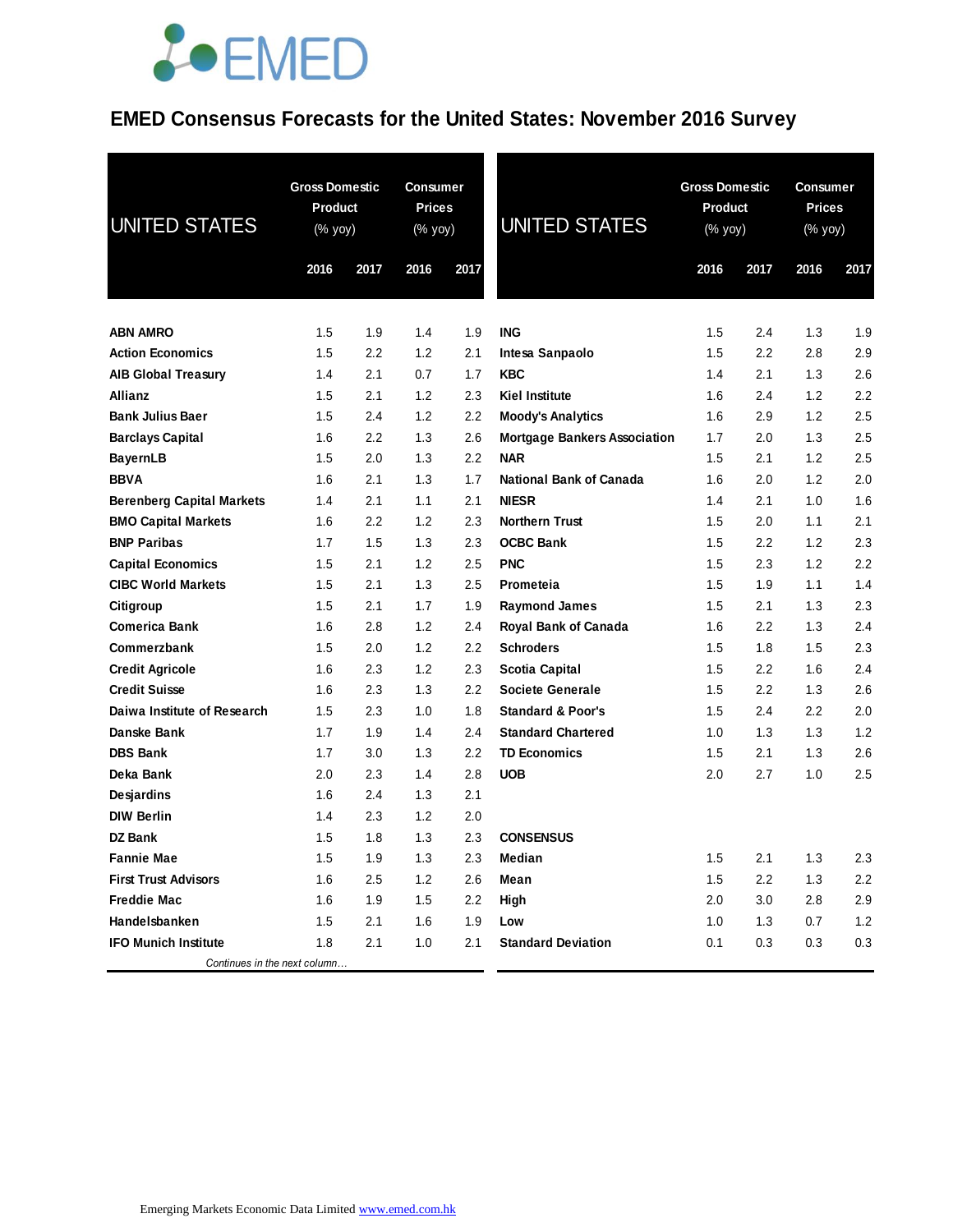### **EMED Consensus Forecasts for the Euro Area: November 2016 Survey**

| <b>EURO AREA</b>                 | <b>Gross Domestic</b><br><b>Product</b><br>(% yoy) |      | <b>Consumer</b><br><b>Prices</b><br>(% yoy) |      | <b>EURO AREA</b>            | <b>Gross Domestic</b><br>Product<br>(% yoy) |      | <b>Consumer</b><br><b>Prices</b><br>(% yoy) |      |
|----------------------------------|----------------------------------------------------|------|---------------------------------------------|------|-----------------------------|---------------------------------------------|------|---------------------------------------------|------|
|                                  | 2016                                               | 2017 | 2016                                        | 2017 |                             | 2016                                        | 2017 | 2016                                        | 2017 |
|                                  |                                                    |      |                                             |      |                             |                                             |      |                                             |      |
| <b>ABN AMRO</b>                  | 1.5                                                | 1.3  | 0.3                                         | 1.5  | <b>IFO Munich Institute</b> | 1.8                                         | 1.8  | 0.1                                         | 1.5  |
| <b>AIB Global Treasury</b>       | 1.6                                                | 1.4  | 0.5                                         | 1.4  | <b>ING</b>                  | 1.5                                         | 1.0  | 0.3                                         | 1.0  |
| <b>Allianz</b>                   | 1.5                                                | 1.6  | 0.3                                         | 1.6  | Intesa Sanpaolo             | 1.5                                         | 1.3  | 0.3                                         | 1.2  |
| <b>Bank Julius Baer</b>          | 1.6                                                | 1.6  | 0.3                                         | 1.7  | <b>KBC</b>                  | 1.4                                         | 1.3  | 0.2                                         | 1.5  |
| <b>Barclays Capital</b>          | 1.6                                                | 1.2  | 0.2                                         | 1.2  | <b>Kiel Institute</b>       | 1.7                                         | 1.9  | 0.2                                         | 1.4  |
| <b>BayernLB</b>                  | 1.5                                                | 0.8  | 0.3                                         | 1.4  | <b>Moody's Analytics</b>    | 1.5                                         | 1.4  | 0.2                                         | 1.1  |
| <b>BBVA</b>                      | 1.6                                                | 1.5  | 0.2                                         | 1.3  | <b>NIESR</b>                | 1.6                                         | 1.5  | 0.1                                         | 1.0  |
| <b>Berenberg Capital Markets</b> | 1.5                                                | 1.4  | 0.2                                         | 1.3  | <b>OCBC Bank</b>            | 1.7                                         | 1.4  | 0.3                                         | 1.4  |
| <b>BMO Capital Markets</b>       | 1.6                                                | 1.3  | 0.1                                         | 0.4  | Prometeia                   | 1.6                                         | 1.4  | 0.2                                         | 1.2  |
| <b>BNP Paribas</b>               | 1.5                                                | 1.1  | 0.2                                         | 1.1  | Royal Bank of Canada        | 1.6                                         | 1.3  | 0.2                                         | 1.4  |
| <b>Capital Economics</b>         | 1.5                                                | 1.0  | 0.2                                         | 1.2  | <b>Schroders</b>            | 1.5                                         | 1.3  | 0.3                                         | 1.0  |
| <b>CIBC World Markets</b>        | 1.6                                                | 1.5  | 0.4                                         | 1.6  | Scotia Capital              | 1.4                                         | 1.3  | 0.8                                         | 1.4  |
| Citigroup                        | 1.6                                                | 1.4  | 0.3                                         | 1.3  | <b>Societe Generale</b>     | 1.6                                         | 1.4  | 0.3                                         | 1.5  |
| Commerzbank                      | 1.5                                                | 1.5  | 0.2                                         | 1.1  | <b>Standard Chartered</b>   | 1.4                                         | 1.5  | 0.4                                         | 1.9  |
| <b>Credit Agricole</b>           | 1.6                                                | 1.5  | 0.2                                         | 1.2  | <b>TD Economics</b>         | 1.8                                         | 1.6  | 0.2                                         | 1.4  |
| <b>Credit Suisse</b>             | 1.6                                                | 1.5  | 0.2                                         | 1.1  | <b>UOB</b>                  | 1.4                                         | 1.0  | 0.2                                         | 0.9  |
| Danske Bank                      | 1.5                                                | 1.1  | 0.2                                         | 1.2  |                             |                                             |      |                                             |      |
| <b>DBS Bank</b>                  | 1.6                                                | 1.6  | 0.1                                         | 0.6  |                             |                                             |      |                                             |      |
| Deka Bank                        | 1.6                                                | 1.2  | 0.3                                         | 1.3  | <b>CONSENSUS</b>            |                                             |      |                                             |      |
| <b>DIW Berlin</b>                | 1.5                                                | 1.4  | 0.3                                         | 1.1  | Median                      | 1.6                                         | 1.4  | 0.2                                         | 1.3  |
| DZ Bank                          | 1.5                                                | 1.2  | 0.2                                         | 1.1  | Mean                        | 1.6                                         | 1.4  | 0.3                                         | 1.3  |
| <b>ETLA</b>                      | 1.6                                                | 1.4  | 0.2                                         | 1.2  | High                        | 1.8                                         | 1.9  | 0.8                                         | 1.9  |
| <b>EUROFER</b>                   | 1.8                                                | 1.4  | 0.3                                         | 1.4  | Low                         | 1.4                                         | 0.8  | 0.1                                         | 0.4  |
| Handelsbanken                    | 1.5                                                | 1.1  | 0.2                                         | 1.3  | <b>Standard Deviation</b>   | 0.1                                         | 0.2  | 0.1                                         | 0.3  |
| Continues in the next column     |                                                    |      |                                             |      |                             |                                             |      |                                             |      |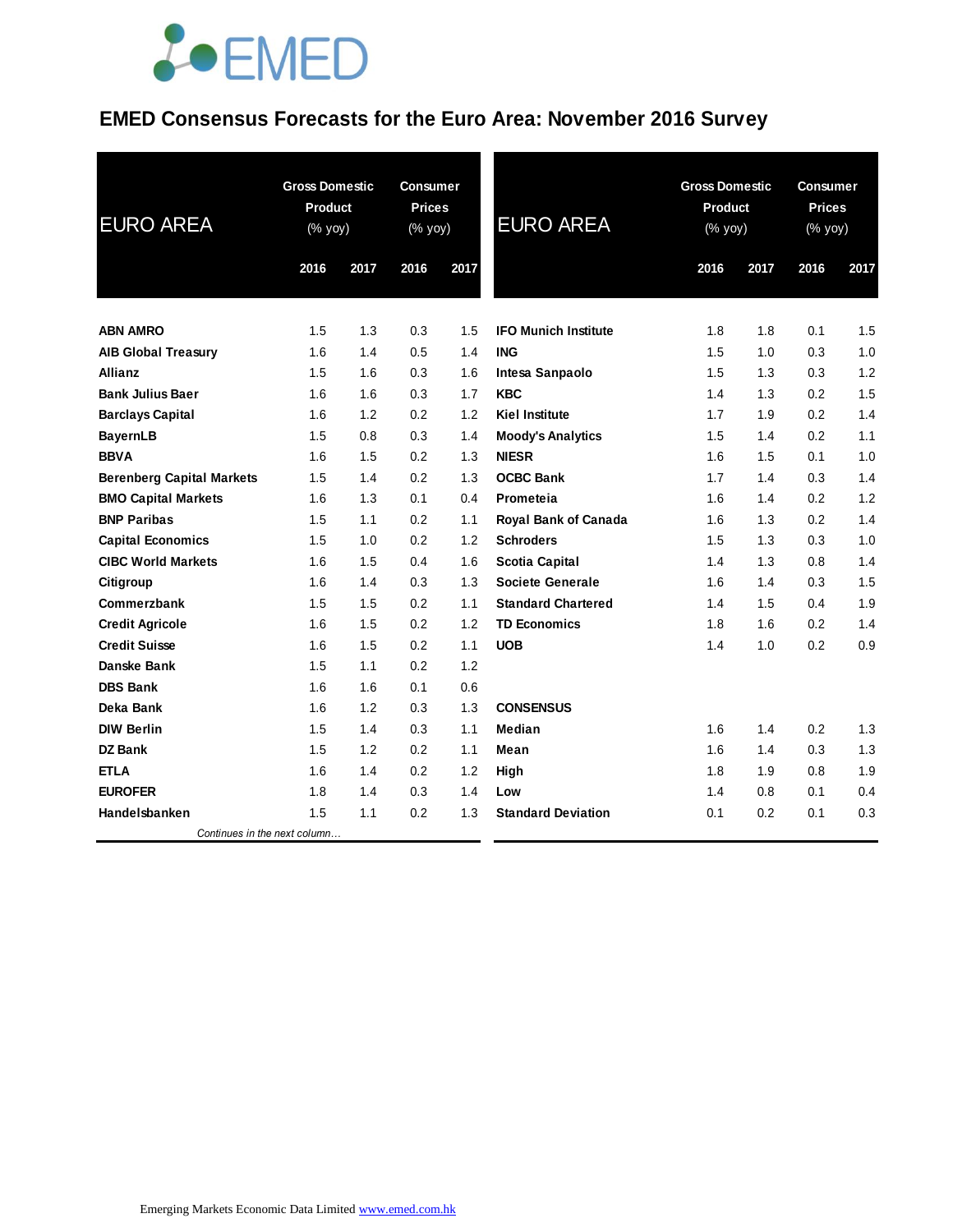### **EMED Consensus Forecasts for Japan: November 2016 Survey**

| <b>JAPAN</b>                     | <b>Gross Domestic</b><br>Product<br>(% yoy) |      | <b>Consumer</b><br><b>Prices</b><br>(% yoy) |        | <b>JAPAN</b>              |      | <b>Gross Domestic</b><br>Product<br>(% yoy) |        | <b>Consumer</b><br><b>Prices</b><br>(% yoy) |  |
|----------------------------------|---------------------------------------------|------|---------------------------------------------|--------|---------------------------|------|---------------------------------------------|--------|---------------------------------------------|--|
|                                  | 2016                                        | 2017 | 2016                                        | 2017   |                           | 2016 | 2017                                        | 2016   | 2017                                        |  |
| <b>ABN AMRO</b>                  | 0.6                                         | 0.7  | $-0.1$                                      | 1.0    | <b>ING</b>                | 0.6  | 0.7                                         | $-0.1$ | 0.6                                         |  |
| <b>AIB Global Treasury</b>       | 0.6                                         | 0.7  | 0.2                                         | 0.5    | Intesa Sanpaolo           | 0.5  | 0.4                                         | $-0.1$ | 0.1                                         |  |
| <b>Allianz</b>                   | 0.6                                         | 0.7  | $-0.1$                                      | 0.7    | <b>JCER</b>               | 0.6  | 0.9                                         | 0.0    | 0.7                                         |  |
| <b>Bank Julius Baer</b>          | 0.7                                         | 1.1  | $-0.3$                                      | 0.3    | <b>KBC</b>                | 0.7  | 0.8                                         | 0.2    | 0.5                                         |  |
| Bank of Tokyo-Mitsubishi UFJ     | 1.4                                         | 0.9  | 0.4                                         | 0.8    | <b>Kiel Institute</b>     | 0.7  | 1.2                                         | $-0.2$ | 0.5                                         |  |
| <b>Barclays Capital</b>          | 0.6                                         | 1.1  | $-0.3$                                      | 0.4    | <b>Mizuho Securities</b>  | 0.6  | 0.9                                         | 0.0    | 0.9                                         |  |
| <b>BayernLB</b>                  | 0.5                                         | 0.7  | $-0.3$                                      | 0.2    | <b>NIESR</b>              | 0.5  | 0.4                                         | $-0.6$ | 0.1                                         |  |
| <b>BBVA</b>                      | 0.5                                         | 0.6  | 0.7                                         | 1.5    | <b>OCBC Bank</b>          | 0.6  | 0.8                                         | $-0.2$ | 0.9                                         |  |
| <b>Berenberg Capital Markets</b> | 0.7                                         | 1.0  | $-0.2$                                      | 0.4    | Prometeia                 | 0.5  | 0.5                                         | $-0.3$ | 0.0                                         |  |
| <b>BMO Capital Markets</b>       | 0.7                                         | 0.7  | $-0.3$                                      | 0.2    | <b>Schroders</b>          | 0.7  | 1.4                                         | $-0.1$ | 1.2                                         |  |
| <b>BNP Paribas</b>               | 0.2                                         | 0.1  | $-0.5$                                      | $-0.1$ | <b>Scotia Capital</b>     | 0.6  | 0.6                                         | $-0.1$ | 0.7                                         |  |
| <b>Capital Economics</b>         | 0.5                                         | 0.8  | $-0.2$                                      | 1.0    | Societe Generale          | 0.5  | 1.1                                         | $-0.2$ | 0.5                                         |  |
| <b>CIBC World Markets</b>        | 0.5                                         | 0.7  | $-0.2$                                      | 1.3    | <b>Standard Chartered</b> | 0.7  | 1.0                                         | 0.1    | 0.8                                         |  |
| Citigroup                        | 0.7                                         | 0.9  | $-0.3$                                      | 0.3    | <b>TD Economics</b>       | 0.7  | 0.8                                         | 0.0    | 1.0                                         |  |
| Commerzbank                      | 0.5                                         | 0.5  | $-0.2$                                      | 0.7    | <b>UOB</b>                | 0.6  | 0.8                                         | $-0.2$ | 0.9                                         |  |
| <b>Credit Agricole</b>           | 0.6                                         | 1.4  | $-0.2$                                      | 0.5    |                           |      |                                             |        |                                             |  |
| <b>Credit Suisse</b>             | 0.5                                         | 0.6  | $-0.3$                                      | 0.0    |                           |      |                                             |        |                                             |  |
| Daiwa Institute of Research      | 1.4                                         | 1.0  | $-0.1$                                      | 0.3    | <b>CONSENSUS</b>          |      |                                             |        |                                             |  |
| <b>DBS Bank</b>                  | 0.6                                         | 0.6  | $-0.2$                                      | 0.5    | Median                    | 0.6  | 0.8                                         | $-0.2$ | 0.5                                         |  |
| Deka Bank                        | 0.7                                         | 1.5  | 0.1                                         | 1.6    | Mean                      | 0.6  | 0.8                                         | $-0.1$ | 0.6                                         |  |
| <b>DIW Berlin</b>                | 0.5                                         | 0.5  | 0.1                                         | 0.6    | High                      | 1.4  | 1.5                                         | 0.7    | 1.6                                         |  |
| <b>DZ Bank</b>                   | 0.6                                         | 0.7  | $-0.2$                                      | 0.4    | Low                       | 0.2  | 0.1                                         | $-0.6$ | $-0.1$                                      |  |
| <b>IFO Munich Institute</b>      | 0.6                                         | 0.9  | 0.3                                         | 1.4    | <b>Standard Deviation</b> | 0.2  | 0.3                                         | 0.2    | 0.4                                         |  |
| Continues in the next column     |                                             |      |                                             |        |                           |      |                                             |        |                                             |  |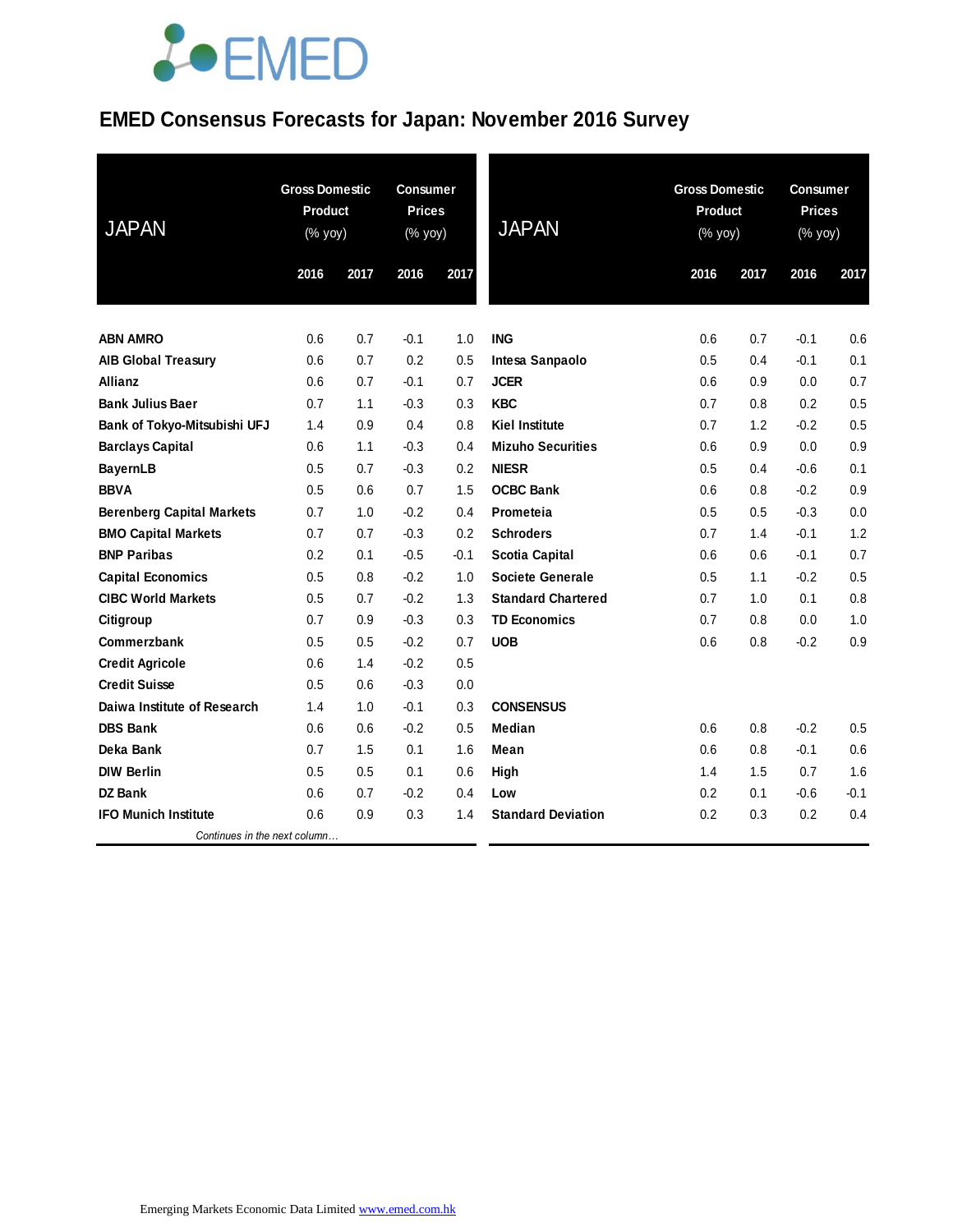### **EMED Consensus Forecasts for China: November 2016 Survey**

| <b>CHINA</b>                     | <b>Gross Domestic</b><br><b>Product</b><br>(% yoy) |      | <b>Consumer</b><br><b>Prices</b><br>(% yoy) |      | <b>CHINA</b>                  | <b>Gross Domestic</b><br><b>Product</b><br>(% yoy) |      | <b>Consumer</b><br><b>Prices</b><br>(% yoy) |      |
|----------------------------------|----------------------------------------------------|------|---------------------------------------------|------|-------------------------------|----------------------------------------------------|------|---------------------------------------------|------|
|                                  | 2016                                               | 2017 | 2016                                        | 2017 |                               | 2016                                               | 2017 | 2016                                        | 2017 |
| <b>ABN AMRO</b>                  | 6.5                                                | 6.0  | 2.0                                         | 2.0  | <b>ICBC</b> International     | 6.8                                                | 6.6  | 2.1                                         | 2.0  |
| <b>Allianz</b>                   | 6.7                                                | 6.0  | 2.0                                         | 2.3  | <b>IFO Munich Institute</b>   | 6.3                                                | 6.1  | 2.2                                         | 2.0  |
| <b>Bank Julius Baer</b>          | 6.6                                                | 6.2  | 2.0                                         | 2.0  | <b>ING</b>                    | 6.7                                                | 6.5  | 1.9                                         | 2.0  |
| <b>Bank of East Asia</b>         | 6.7                                                | 6.5  | 2.0                                         | 1.8  | Intesa Sanpaolo               | 6.5                                                | 6.2  | 2.1                                         | 2.4  |
| <b>Barclays Capital</b>          | 6.7                                                | 6.3  | 2.0                                         | 2.2  | <b>Kiel Institute</b>         | 6.5                                                | 6.2  | 2.0                                         | 2.0  |
| <b>BayernLB</b>                  | 6.6                                                | 6.3  | 1.8                                         | 2.0  | <b>NIESR</b>                  | 6.7                                                | 6.3  | 2.0                                         | 2.0  |
| <b>BBVA</b>                      | 6.4                                                | 5.7  | 2.3                                         | 2.7  | <b>OCBC Bank</b>              | 6.6                                                | 6.2  | 2.2                                         | 2.5  |
| <b>Berenberg Capital Markets</b> | 6.6                                                | 6.2  | 1.9                                         | 2.1  | <b>Royal Bank of Scotland</b> | 6.7                                                | 6.6  | 1.9                                         | 2.0  |
| <b>BMO Capital Markets</b>       | 6.7                                                | 6.5  | 1.9                                         | 1.7  | <b>Schroders</b>              | 6.4                                                | 6.2  | 2.0                                         | 2.0  |
| <b>BNP Paribas</b>               | 6.6                                                | 6.3  | 2.0                                         | 2.2  | <b>Scotia Capital</b>         | 6.6                                                | 6.2  | 2.0                                         | 2.1  |
| <b>Capital Economics</b>         | 6.7                                                | 6.5  | 2.0                                         | 2.0  | <b>Societe Generale</b>       | 6.7                                                | 6.0  | 2.0                                         | 2.1  |
| Citigroup                        | 6.6                                                | 6.3  | 2.0                                         | 2.0  | <b>Standard Chartered</b>     | 6.8                                                | 6.7  | 2.1                                         | 2.4  |
| Commerzbank                      | 6.7                                                | 6.5  | 1.8                                         | 2.0  | <b>UOB</b>                    | 6.7                                                | 6.6  | 1.8                                         | 1.5  |
| <b>Credit Agricole</b>           | 6.7                                                | 6.6  | 1.7                                         | 1.8  |                               |                                                    |      |                                             |      |
| <b>Credit Suisse</b>             | 6.6                                                | 6.8  | 2.0                                         | 2.2  |                               |                                                    |      |                                             |      |
| Daiwa Institute of Research      | 6.5                                                | 6.0  | 1.7                                         | 0.0  | <b>CONSENSUS</b>              |                                                    |      |                                             |      |
| Danske Bank                      | 6.7                                                | 6.6  | 2.3                                         | 2.0  | Median                        | 6.6                                                | 6.3  | 2.0                                         | 2.0  |
| <b>DBS Bank</b>                  | 6.5                                                | 6.3  | 2.0                                         | 1.8  | Mean                          | 6.6                                                | 6.3  | 2.0                                         | 2.0  |
| Deka Bank                        | 6.5                                                | 6.4  | 1.9                                         | 2.1  | High                          | 6.8                                                | 6.8  | 2.3                                         | 2.9  |
| <b>DIW Berlin</b>                | 6.1                                                | 6.0  | 0.9                                         | 2.9  | Low                           | 6.1                                                | 5.7  | 0.9                                         | 0.0  |
| <b>DZ Bank</b>                   | 6.6                                                | 6.2  | 2.0                                         | 2.0  | <b>Standard Deviation</b>     | 0.1                                                | 0.2  | 0.2                                         | 0.4  |
| Continues in the next column     |                                                    |      |                                             |      |                               |                                                    |      |                                             |      |